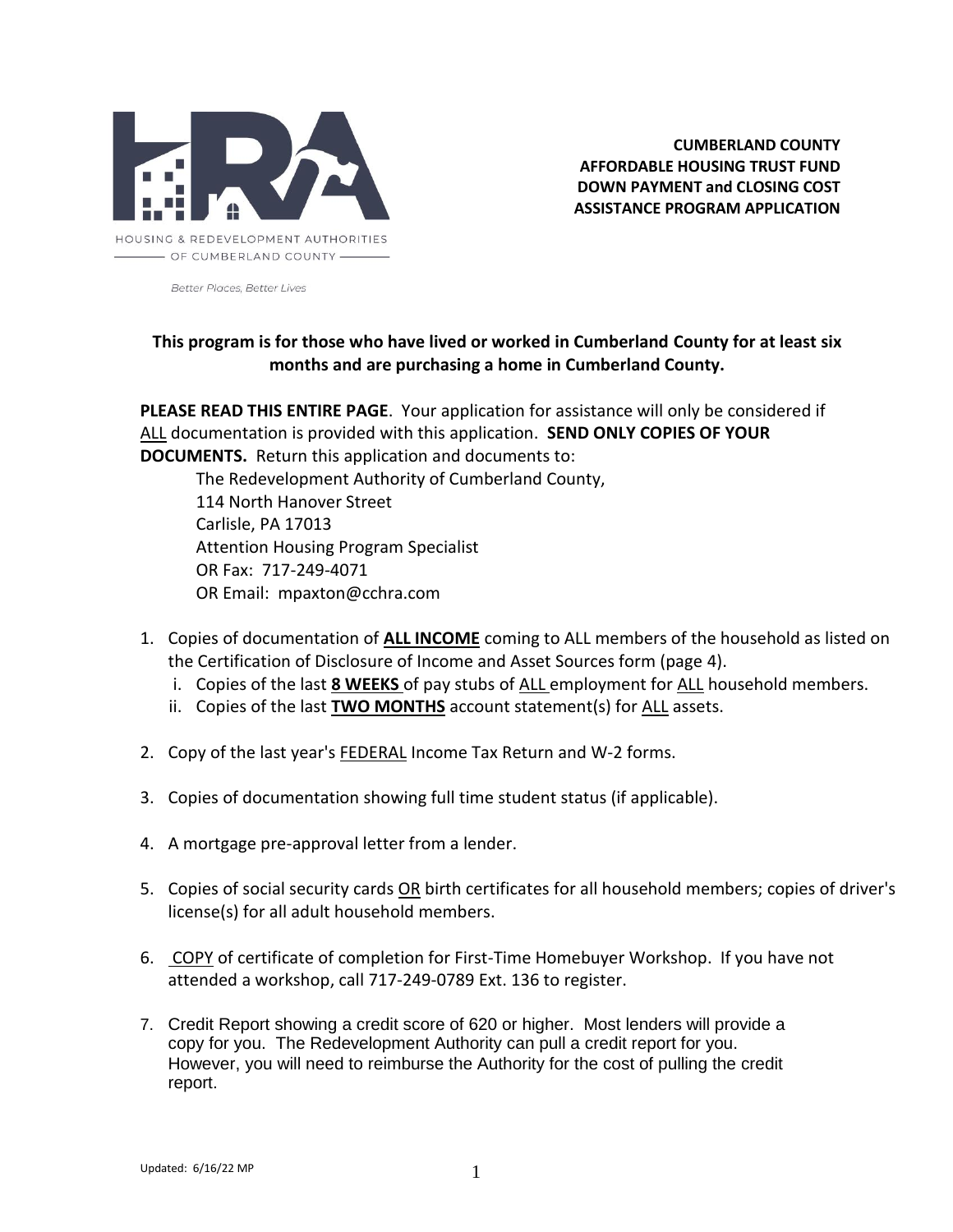# **EVERY PERSON WHO WILL BE RESIDING IN THE HOUSE MUST BE INCLUDED ON THIS APPLICATION! EVERY ADULT RESIDING IN THE HOUSE MUST PROVIDE INCOME INFORMATION!**

| 1. NAME:                                         |                                              |                                                                                                                                               |                   |          |
|--------------------------------------------------|----------------------------------------------|-----------------------------------------------------------------------------------------------------------------------------------------------|-------------------|----------|
|                                                  | <b>FIRST</b>                                 | <b>MIDDLE</b>                                                                                                                                 | LAST              | (MAIDEN) |
| 2. TELEPHONE:                                    |                                              |                                                                                                                                               | Email:            |          |
| <b>DAY</b>                                       | <b>EVENING</b>                               |                                                                                                                                               |                   |          |
| 3. SOCIAL SECURITY NUMBER:                       |                                              |                                                                                                                                               | 4. DATE OF BIRTH: |          |
| 5. PRESENT ADDRESS:                              |                                              |                                                                                                                                               |                   |          |
|                                                  | 6. How long at this address? _______________ |                                                                                                                                               |                   |          |
|                                                  |                                              | 7. Currently, I: rent; live with family or friends; own my own home                                                                           |                   |          |
|                                                  |                                              | 8. Have you ever been an owner or co-owner of real estate? ___________<br>Did you own the real estate with a spouse from a previous marriage? |                   |          |
|                                                  |                                              | 9. Marital status: _____ married; _____ separated; ___ divorced; ___ single                                                                   |                   |          |
| 10. Are you a U.S. citizen? ______ Yes; _____ No |                                              | (If no, you must provide documentation regarding your immigration status with this application.)                                              |                   |          |
|                                                  |                                              |                                                                                                                                               |                   |          |
|                                                  |                                              |                                                                                                                                               |                   |          |
|                                                  |                                              |                                                                                                                                               |                   |          |
|                                                  |                                              |                                                                                                                                               |                   |          |
|                                                  |                                              |                                                                                                                                               |                   |          |
| Address:                                         |                                              |                                                                                                                                               |                   |          |
|                                                  |                                              |                                                                                                                                               |                   |          |
|                                                  |                                              |                                                                                                                                               |                   |          |
|                                                  |                                              | 13. List dependents that will live in the household at least 50% of the time:                                                                 |                   |          |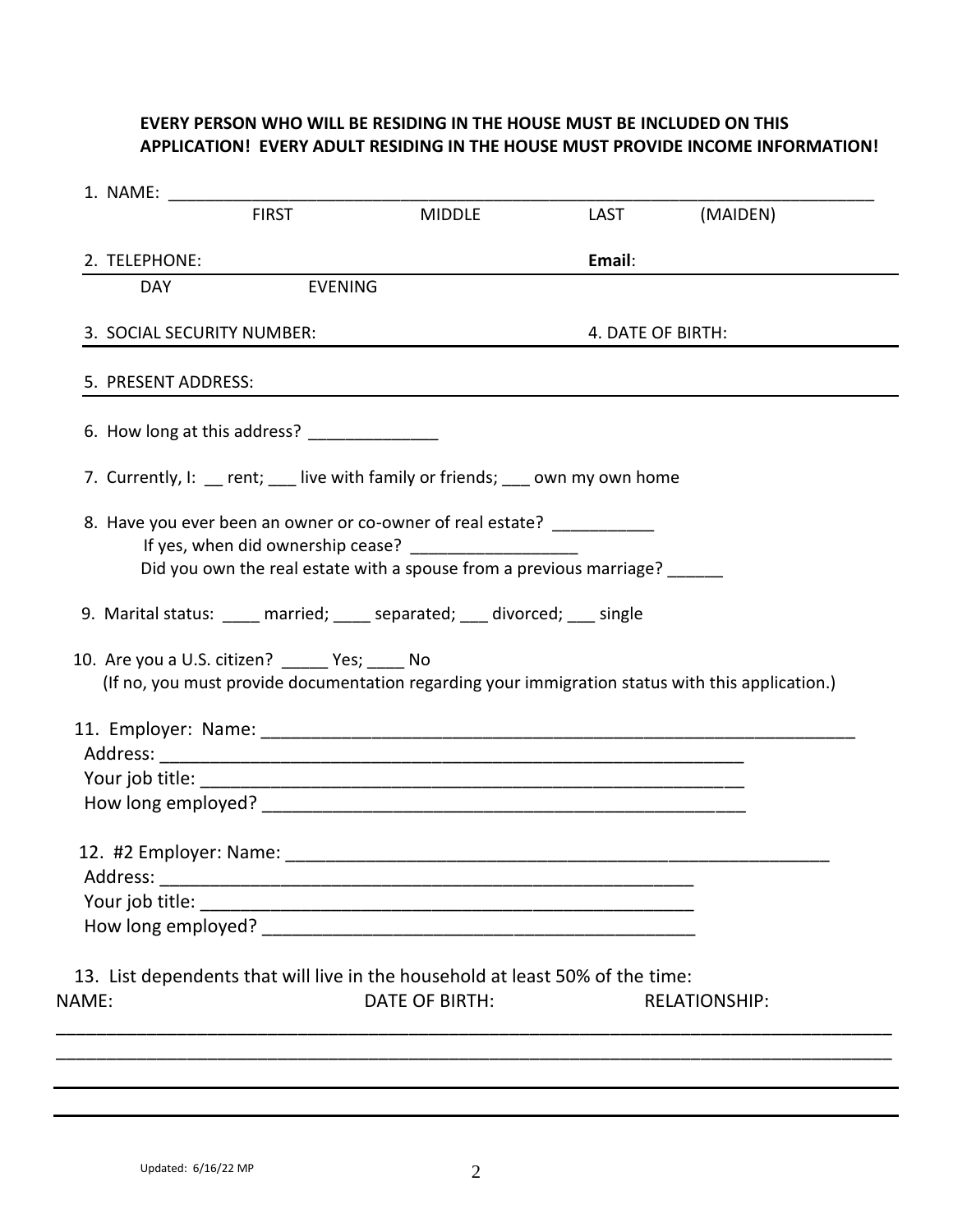## ADDITIONAL ADULT LIVING IN THE HOME

|                     | <b>FIRST</b>                                   | <b>MIDDLE</b>                                                                                                                                       | <b>Example 12</b> | (MAIDEN) |
|---------------------|------------------------------------------------|-----------------------------------------------------------------------------------------------------------------------------------------------------|-------------------|----------|
| 2. TELEPHONE:       |                                                |                                                                                                                                                     |                   |          |
| <b>DAY</b>          |                                                | <b>EVENING</b>                                                                                                                                      |                   |          |
|                     | 3. SOCIAL SECURITY NUMBER:                     |                                                                                                                                                     |                   |          |
| 4. DATE OF BIRTH:   |                                                |                                                                                                                                                     |                   |          |
| 5. PRESENT ADDRESS: |                                                |                                                                                                                                                     |                   |          |
|                     | 6. How long at this address? ________________  |                                                                                                                                                     |                   |          |
|                     |                                                | 7. Currently, I: rent; live with family or friends; own my own home                                                                                 |                   |          |
|                     |                                                | 8. Have you ever been an owner or co-owner of real estate? ___________<br>Did you own the real estate with a spouse from a previous marriage? _____ |                   |          |
|                     |                                                | 9. Marital status: _____ married; _____ separated; ____ divorced; ___ single                                                                        |                   |          |
|                     | 10. Are you a U.S. citizen? _____ Yes; ____ No | (If no, you must provide documentation regarding your immigration status with this application.)                                                    |                   |          |
|                     |                                                |                                                                                                                                                     |                   |          |
|                     |                                                |                                                                                                                                                     |                   |          |
|                     |                                                |                                                                                                                                                     |                   |          |
|                     |                                                |                                                                                                                                                     |                   |          |
|                     |                                                |                                                                                                                                                     |                   |          |
|                     |                                                |                                                                                                                                                     |                   |          |

**~~~~~ If there are more than two (2) adults living in the household, please make an additional copy of this page and complete for that individual.**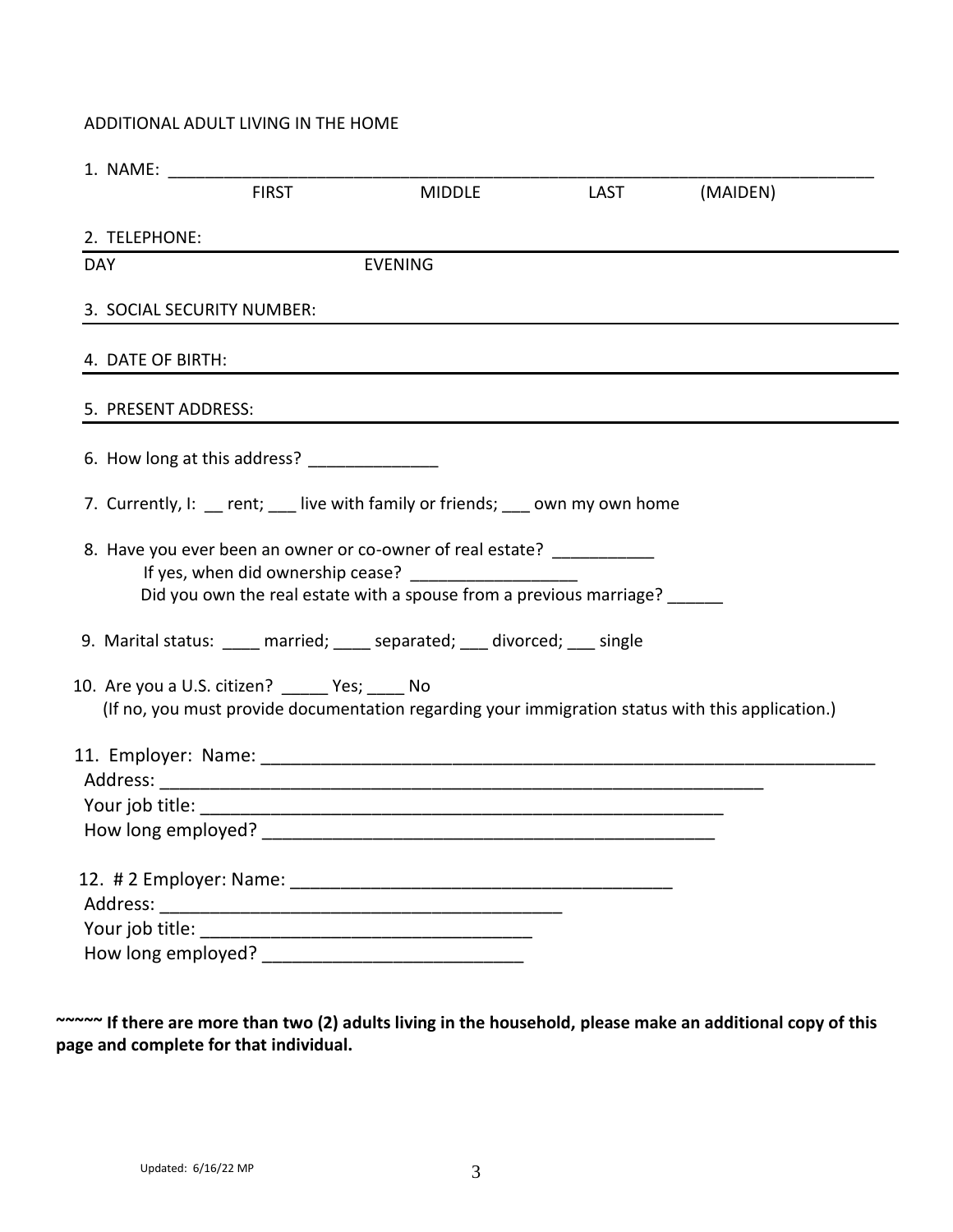#### **CERTIFICATION OF DISCLOSURE OF INCOME AND ASSET SOURCES**

Federal law and HUD regulations require that all applicants disclose all sources of income and assets. Failure to disclose all sources of income and assets constitutes fraud against the federal government which is punishable by law. As a certification, please check below all sources of income which you receive and assets which apply to you. You must disclose all sources including joint accounts or assets which are held for your benefit.

#### **THE FOLLOWING INCOME SOURCES AND ASSETS APPLY TO ME (please check all that apply to you and provide documentation of each income source and asset):**

#### **INCOME SOURCES**

- \_\_\_\_\_\_Income from Employment- No. of sources\_\_\_\_\_\_ (except Greenthumb, VISTA, RSVP, JTPA).
- \_\_\_\_\_\_Unemployment Compensation Benefits (including disability, workman's comp., and severance pay).
- \_\_\_\_\_\_Income from Veterans' Benefits.
- Social Security Income.
- SSI Benefits.
- State Supplemental Payments (SSP).
- \_Retirement Pension from Employer- No. of sources\_\_
- \_\_\_\_\_\_Income from I.R.A. or Annuity- No. of sources\_\_\_\_\_\_.
- \_\_\_\_\_\_Income from Self-Employment (including "under the table" income)
- \_\_\_\_\_\_Income from Child Support Support for: \_\_\_\_\_\_\_\_\_\_\_\_\_\_\_\_\_\_\_\_\_\_\_\_\_\_\_\_\_\_\_\_\_\_\_\_\_\_\_\_
- \_\_\_\_\_\_Alimony
- Income from Ownership of Rental Property(s). (DOES NOT INCLUDE RENT REBATES.)
- \_\_\_\_\_\_Income from Public Assistance (TANF or General Assistance).
- \_\_\_\_\_\_Income from Lottery Installment Payments.
- \_\_\_\_\_\_Income from Business.
- \_\_\_\_\_\_Income from Military Pay.
- \_\_\_\_\_\_Income from Insurance Installment Payments (such as Death Benefits).
- \_\_\_\_\_\_Income from Regular Dividends.
- Recurring Income or Gifts.
- \_Other sources of income not listed above. Specify: \_\_\_\_

## **ASSETS**

#### **Please check all of the following assets which you possess:**

- Certificates of Deposit- No. of CD's
- Bonds or Savings Bonds- No. of Bonds
- \_\_\_\_\_\_Treasury Notes- No. of Notes\_\_\_\_\_\_.
- Stocks- No. of Shares \_\_\_\_\_\_.
- Trust Funds.
- Savings Accounts- No. of Accounts
- Checking Accounts- No. of Accounts\_
- \_Money Market Accounts No. of Accounts
- 401K, IRA or Annuity Accounts No. of Accounts
- \_\_\_\_\_\_Life Insurance Policies No. of policies \_\_\_\_\_\_\_\_\_.
- \_\_\_Other Investments. Please specify: \_
- Land and/or Home/Business Property Ownership- No. of properties
- \_\_\_\_\_\_Other assets not listed above. Specify: \_\_\_\_\_\_\_\_\_\_\_\_\_\_\_\_\_\_\_\_\_\_\_

I certify with my signature below that I have checked and disclosed all sources of income and assets which apply to me. I realize failure to provide correct information constitutes fraud and is punishable under federal law.

**Date Contract Applicant's Signature** 

\_\_\_\_\_\_\_\_\_\_\_\_\_ \_\_\_\_\_\_\_\_\_\_\_\_\_\_\_\_\_\_\_\_\_\_\_\_\_\_\_\_\_\_\_\_\_\_\_\_\_\_\_\_\_\_

\_\_\_\_\_\_\_\_\_\_\_\_\_ \_\_\_\_\_\_\_\_\_\_\_\_\_\_\_\_\_\_\_\_\_\_\_\_\_\_\_\_\_\_\_\_\_\_\_\_\_\_\_\_\_\_

**Date Contract Applicant's Signature**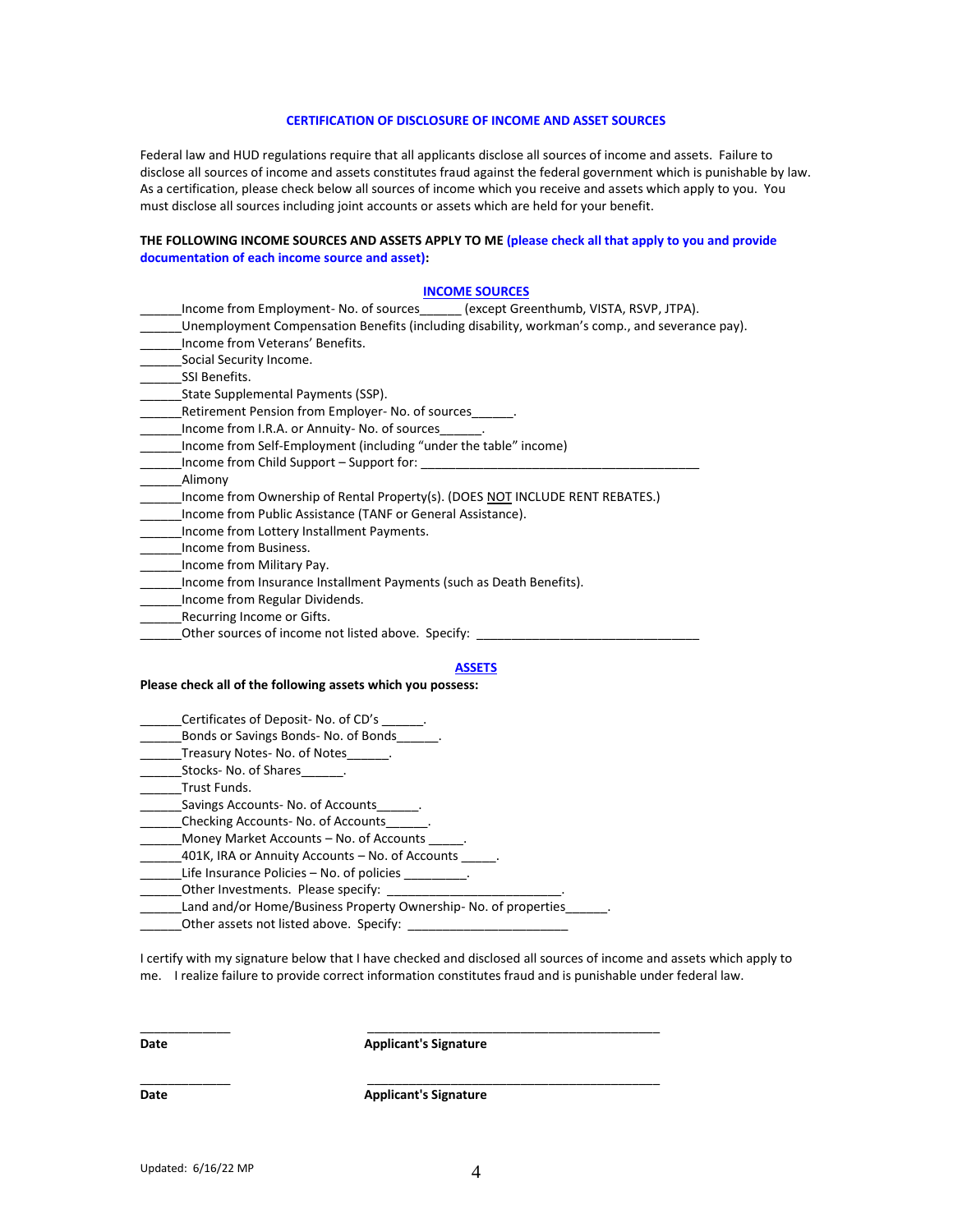## **GROSS INCOME INFORMATION**

| <b>GROSS MONTHLY INCOME:</b>                                                                                                                                | ADULT (PAGE 1)                          | ADULT (PAGE 2)    |                                                                                                                                                                                                                                                           |
|-------------------------------------------------------------------------------------------------------------------------------------------------------------|-----------------------------------------|-------------------|-----------------------------------------------------------------------------------------------------------------------------------------------------------------------------------------------------------------------------------------------------------|
| MONTHLY SALARY/ WAGES FROM<br>FULL TIME EMPLOYMENT                                                                                                          |                                         |                   |                                                                                                                                                                                                                                                           |
| MONTHLY SALARY/WAGES FROM<br>PART TIME EMPLOYMENT                                                                                                           |                                         |                   |                                                                                                                                                                                                                                                           |
| <b>MONTHLY BONUS</b>                                                                                                                                        |                                         |                   |                                                                                                                                                                                                                                                           |
| <b>MONTHLY PENSION</b>                                                                                                                                      |                                         |                   | ______________                                                                                                                                                                                                                                            |
| MONTHLY SOCIAL SECURITY                                                                                                                                     |                                         |                   | <u> 2001 - Jan Barnett, fransk politiker (d. 19</u>                                                                                                                                                                                                       |
| MONTHLY ALIMONY RECEIVED                                                                                                                                    |                                         |                   |                                                                                                                                                                                                                                                           |
| MONTHLY CHILD SUPPORT RECEIVED                                                                                                                              |                                         |                   |                                                                                                                                                                                                                                                           |
| <b>MONTHLY DIVIDENDS</b>                                                                                                                                    |                                         |                   |                                                                                                                                                                                                                                                           |
| <b>MONTHLY INTEREST</b>                                                                                                                                     |                                         |                   |                                                                                                                                                                                                                                                           |
| OTHER MONTHLY INCOME:<br>(PLEASE SPECIFY)                                                                                                                   | <u> 1999 - Johann Barbara, martin a</u> |                   |                                                                                                                                                                                                                                                           |
| <b>MONTHLY TOTAL:</b>                                                                                                                                       |                                         |                   |                                                                                                                                                                                                                                                           |
| YOU MUST LIST ALL OF YOUR ASSETS (Do not leave blank. Fill in zero if no asset exists):                                                                     |                                         |                   |                                                                                                                                                                                                                                                           |
| Checking Account(s)<br>Total Balance: ________________________                                                                                              |                                         | Saving Account(s) | Money Market Account(s)                                                                                                                                                                                                                                   |
|                                                                                                                                                             |                                         |                   |                                                                                                                                                                                                                                                           |
| not limited to pensions, SSI, child support, and alimony payments must be provided with this application in order for this<br>application to be considered. |                                         |                   | Copies of most recent statements from all assets, accounts, pay stubs, documentation of all sources of income including but<br>I/We verify that the information provided above is true and correct. I/We understand that false statements herein are made |
| subject to the penalties of 18 Pa CSA 4904 relating to unsworn falsification to authorities.                                                                |                                         |                   |                                                                                                                                                                                                                                                           |
| <b>Applicant's Signature</b>                                                                                                                                |                                         |                   | Date                                                                                                                                                                                                                                                      |

**Applicant's Signature** Date

\_\_\_\_\_\_\_\_\_\_\_\_\_\_\_\_\_\_\_\_\_\_\_\_\_\_\_\_\_\_\_\_\_\_\_\_\_\_\_\_\_\_\_\_\_\_\_\_\_\_\_\_\_ \_\_\_\_\_\_\_\_\_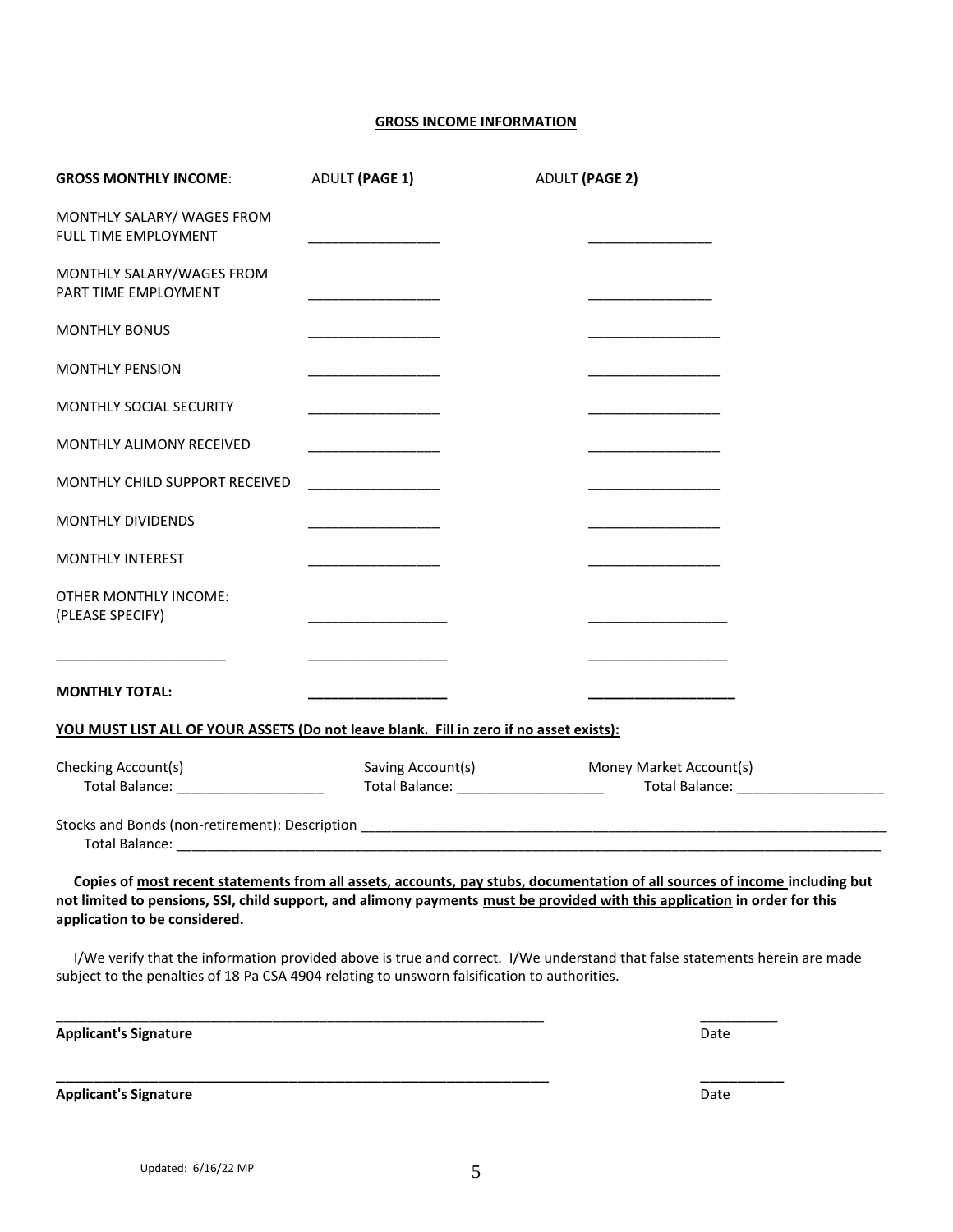## **FIRST TIME HOMEBUYER STATUS CERTIFICATION**

I/ We hereby certify that I/we am/are first-time homebuyer(s)\* or that I/we have not owned a home within the last three years. I verify that the statements made in this affidavit are true and correct. I understand that false statements herein are made subject to the penalties of [18 Pa.C.S. § 4904](https://1.next.westlaw.com/Link/Document/FullText?findType=L&pubNum=1000262&cite=PA18S4904&originatingDoc=N4A91DE10955311DC8EE2CC9F7361D50B&refType=LQ&originationContext=document&transitionType=DocumentItem&contextData=(sc.Search)) relating to unsworn falsification to authorities.

| <b>Applicant's Signature</b> | Date |
|------------------------------|------|
| <b>Applicant's Signature</b> | Date |

\*A first-time homebuyer is defined as someone who has never before owned a home, has not owned a home in the past three years, has owned a mobile home but not the land the mobile home was located on, or someone who has lost their home due to a divorce settlement and has not owned a home since (displaced homemaker).

**Opportunities for Persons with Disabilities:**

**\_\_\_\_\_ I (or a member of my household) have a disability.**